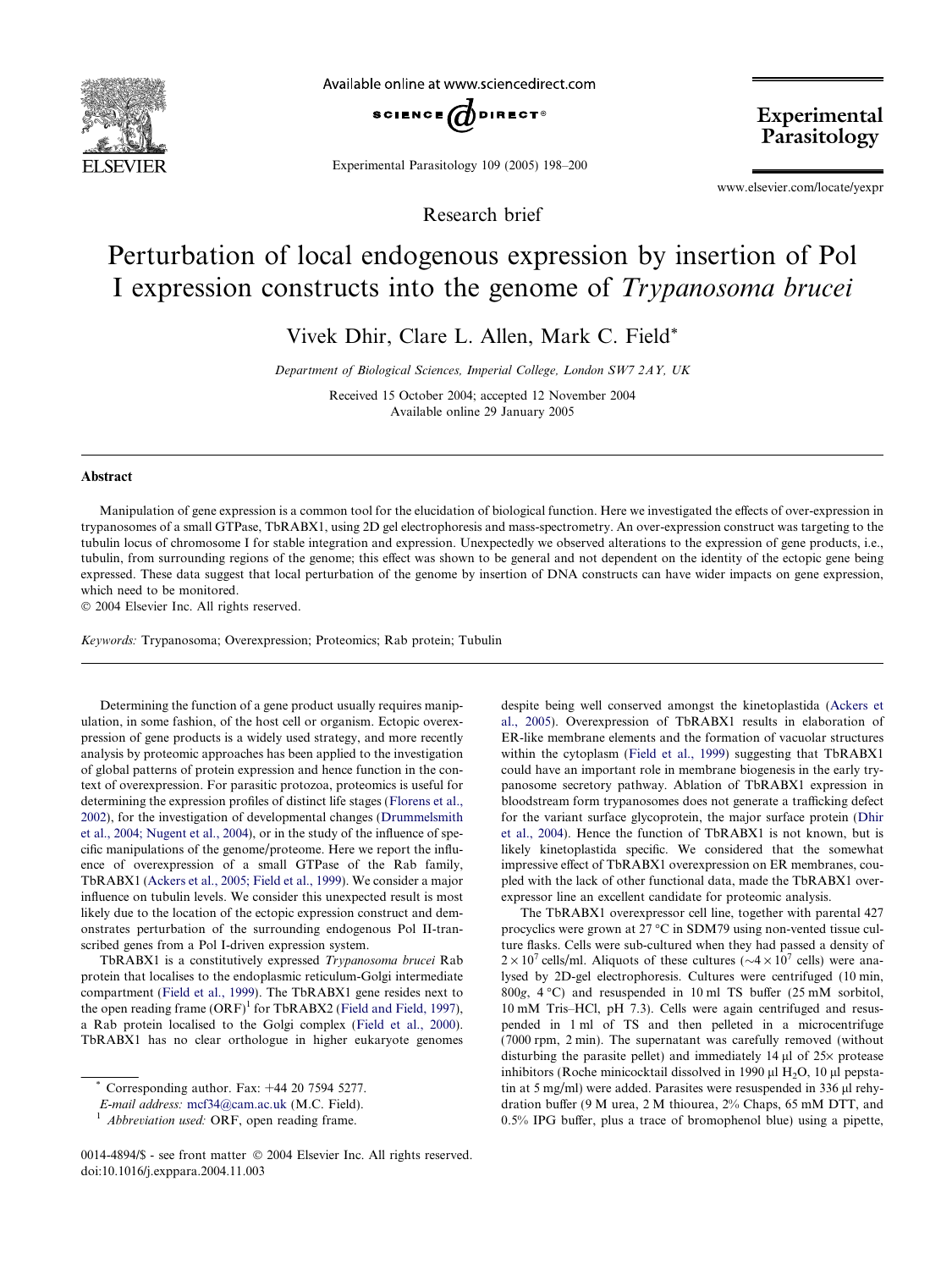<span id="page-1-0"></span>before gently vortexing for 30 s. Samples were left at room temperature for 1 h, vortexing for 30 s every 15 min. Lysates were then centrifuged in a microcentrifuge (10 min,  $14,000g$ ,  $4 °C$ ) to remove insoluble debris before loading onto an IPG strip. Isoelectric focusing was performed using an IPGphor (Amersham) according to the manufacturer's instructions. Cycle settings were; rehydration  $(12 \text{ h}, 20 \text{ }^{\circ}\text{C})$ , step 1: 500 V for 500 V h, step 2: 1000 V for 1000 V h, and step 3: 8000 V for 100,000 V h. Focused strips were prepared for the 2D by equilibration in 1.5 M Tris–HCl, pH 8.8, 6 M urea, 30% glycerol, 2% SDS, trace of bromophenol blue, and 0.1% DDT followed by the same buffer but replacing DTT with 0.1% iodoacetamide. Strips were then briefly washed in Laemmli running buffer, before placing onto a 10% 18 cm  $\times$  20 cm Acrylamide gel (2.5.2). Gels were run for 16 h at 70 V and 16 mA. On completion, the gel was removed and fixed (40% methanol/10% acetic acid) and silver stained. Gels were then scanned and examined (Fig. 1).

About 500 proteins were resolved and visualised by this method (Fig. 1A). A number of specific alterations were observed, and we focused attention on a selection of these that were abundant, well resolved and reproducible in all experiments. The majority of these fell within the regions highlighted in Fig. 1A as region of interest (ROI)



Fig. 1. 2D protein electrophoretic separations of wild type 427 procyclic trypanosomes and procyclics overexpressing TbRABX1. (A) Parasites  $(4 \times 10^7$ /sample) were centrifuged, washed and resuspended in rehydration buffer in the presence of protease inhibitors. Lysates were cleared by centrifugation at top speed in a microcentrifuge before loading onto an IPG strip (pH 4–7). Proteins were separated by isoelectric focusing and then by SDS–PAGE. Gels were silver stained and scanned. Lysates were analysed on multiple occasions (at least three times) to confirm reproducibility. Two regions of interest (ROI1 and ROI2) containing multiple changes to the proteome profiles between the two cell lines are shown boxed. The approximate pH gradient is shown. (B) Enlargements of the regions ROI1 (top) and ROI2 (bottom) for wild type and TbRABX1 overexpressors. The locations of the ten most prominent and reproducible protein spots taken for mass spectrometric analysis are indicated by numbers and asterix. Both panels represent a pI range of  $\sim$ 4–5 U and the 40–50 kDa (ROI1) and 20–30 kDa (ROI2) mass range.

1 or 2 (Fig. 1B). We chose 10 spots as a representative sample and subjected these to analysis using a Q-TOF mass spectrometer. Data indicated that, with the exception of spot 6, the assignment was suggestive or conclusive of either  $\alpha$ - or  $\beta$ -tubulin.

Tubulin is a highly abundant protein and is a common contaminant in proteomic analysis. The strong features in the 2D-gel images at  $\sim$  50 kDa and pH 6 are derived from tubulin, and whilst it was possible that the analysis had simply identified tubulin contamination in the regions of the gel analysed, for this to be the case for all of the spots appeared unlikely. A second possibility we considered was that elaboration of ER membranes by TbRABX1 overexpression, which in other systems are intimately connected with the microtubule cytoskeleton, could result in upregulation of tubulin. A third possibility was that the expression construct, pXS219, was in some manner causing the increase in tubulin expression. This construct is integrated into the tubulin array on chromosome 1, and contains a procyclin RNA polymerase I-dependent promoter element designed to achieve high expression levels of the gene of interest.

We resolved these possibilities by analysis of the TbRABX1 cell line, together with two further cell lines overexpressing TbRABX2 and TbBiPN, a fragment of the ER chaperone BiP, which is secreted from the cell efficiently ([Bangs et al., 1996](#page-2-0)), by 1D SDS–PAGE followed by Western analysis using monoclonal antibodies to  $\alpha$ - and  $\beta$ -tubulin (Fig. 2). Western blots with a-tubulin clearly indicated that both TbRABX1 and TbRABX2 cell lines had increased expression, and also detected small amounts of lower molecular weight immunoreactivity, likely due to degradation, whilst both TbRABX1 and TbBiPN showed a clear increase in b-tubulin expression.

These data clearly eliminate the possibility that the detection of increased tubulin by the 2D-analysis was the result of contamination. Comparison of TbRABX1 and TbRABX2 also ruled out a specific involvement in the elaboration of ER as this does not occur in the



Fig. 2. Western blot analysis of tubulin expression in various procyclic lines. (A) Western blot analysis of  $\alpha$ - and  $\beta$ -tubulin expression in wild type (427) and TbRABX1 and TbRABX2 overexpressing procyclic stage trypanosomes. Top panels show lysates probed with antibodies against  $\alpha$ - or  $\beta$ -tubulin (left and right, respectively). A loading control using TbBiP shows equivalent loading of each lysate. Molecular weights are indicated at left of each panel in kDa. (B) Western blot analysis of  $\alpha$ - and  $\beta$ -tubulin expression in wild type (427) and TbBiPN overexpressing procyclic stage trypanosomes. The effect on the expression of tubulin is less dramatic than for TbRABX1, but by densitometry a 1.4- and 1.9-fold increase in expression of  $\alpha$ - and  $\beta$ tubulin, respectively, was found in the TbBiPN cells.